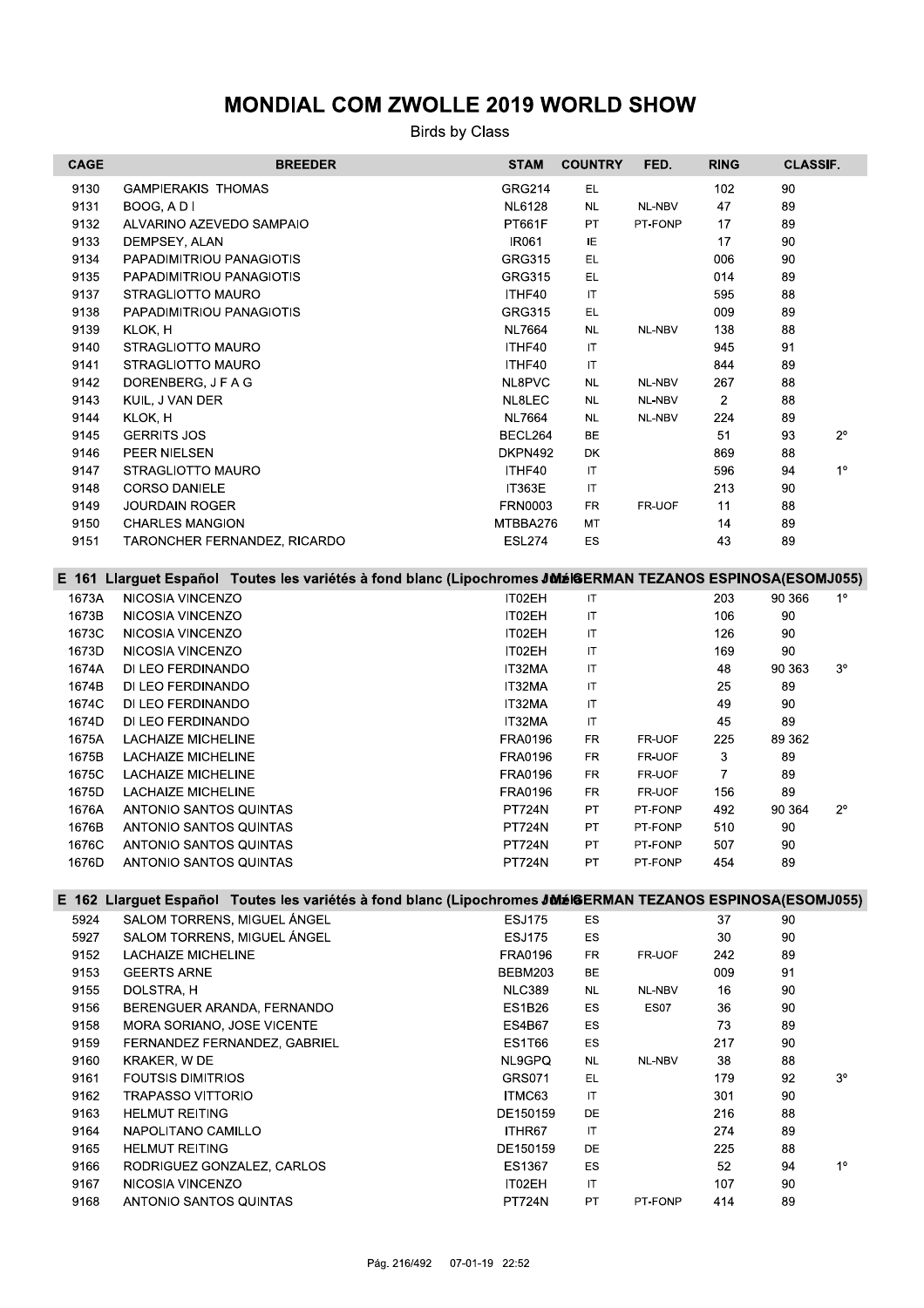| <b>CAGE</b> | <b>BREEDER</b>                                                                   | <b>STAM</b>    | <b>COUNTRY</b>                         | FED.        | <b>RING</b> | <b>CLASSIF.</b> |                |  |  |
|-------------|----------------------------------------------------------------------------------|----------------|----------------------------------------|-------------|-------------|-----------------|----------------|--|--|
| 9169        | DI LEO FERDINANDO                                                                | IT32MA         | IT                                     |             | 23          | 89              |                |  |  |
| 9170        | MORA SORIANO, JOSE VICENTE                                                       | <b>ES4B67</b>  | ES                                     |             | 71          | 90              |                |  |  |
| 9171        | DOLSTRA, H                                                                       | <b>NLC389</b>  | <b>NL</b>                              | NL-NBV      | 43          | 89              |                |  |  |
| 9172        | IBI SERRANO, FRANCISCO                                                           | <b>ES1A03</b>  | ES                                     | ES07        | 444         | 89              |                |  |  |
| 9173        | <b>FERREIRA MANUEL</b>                                                           | CH5510         | CH                                     | CH-OAS      | 13          | 89              |                |  |  |
| 9174        | ANTONIO SANTOS QUINTAS                                                           | <b>PT724N</b>  | PT                                     | PT-FONP     | 525         | 90              |                |  |  |
| 9175        | NAPOLITANO CAMILLO                                                               | ITHR67         | IT                                     |             | 141         | 93              | $2^{\circ}$    |  |  |
| 9176        | FERNANDEZ FERNANDEZ, GABRIEL                                                     | <b>ES1T66</b>  | ES                                     |             | 95          | 90              |                |  |  |
| 9177        | ROHMER JOSEPH                                                                    | FRB0807        | <b>FR</b>                              | FR-UOF      | 502         | 88              |                |  |  |
| 9178        | ANTONIO SANTOS QUINTAS                                                           | PT724N         | PT                                     | PT-FONP     | 420         | 90              |                |  |  |
| 9179        | ANTONIO SANTOS QUINTAS                                                           | <b>PT724N</b>  | PT                                     | PT-FONP     | 422         | $90\,$          |                |  |  |
| 9180        | MOLLAALI EZZAT                                                                   | <b>FRJ1877</b> | FR                                     |             | 12          | 88              | DC.            |  |  |
| 9182        | <b>IBI SERRANO, FRANCISCO</b>                                                    | <b>ES1A03</b>  | ES                                     | <b>ES07</b> | 294         | 90              |                |  |  |
| 9183        | MOLLAALI EZZAT                                                                   | <b>FRJ1877</b> | <b>FR</b>                              |             | 14          | 86              | <b>DC</b>      |  |  |
| 9184        | HEIDE, S S VAN DER                                                               | NLHV56         | <b>NL</b>                              | NL-NBV      | 19          | 88              |                |  |  |
|             | Juiz GERMAN TEZANOS ESPINOSA(ESOMJ055)<br>E 163 Llarguet Español lipochrome 100% |                |                                        |             |             |                 |                |  |  |
| 841A        | SALOM TORRENS, MIGUEL ÁNGEL                                                      | <b>ESJ175</b>  | ES                                     |             | 32          | 89 362          |                |  |  |
| 841B        | SALOM TORRENS, MIGUEL ÁNGEL                                                      | <b>ESJ175</b>  | ES                                     |             | 15          | 89              |                |  |  |
| 841C        | SALOM TORRENS, MIGUEL ÁNGEL                                                      | <b>ESJ175</b>  | ES                                     |             | 74          | 89              |                |  |  |
| 841D        | SALOM TORRENS, MIGUEL ÁNGEL                                                      | <b>ESJ175</b>  | ES                                     |             | 34          | 89              |                |  |  |
| 1677A       | NICOSIA VINCENZO                                                                 | IT02EH         | $\mathsf{I}\mathsf{T}$                 |             | 168         | 91 367          | $1^{\circ}$    |  |  |
| 1677B       | NICOSIA VINCENZO                                                                 | IT02EH         | IT                                     |             | 78          | 91              |                |  |  |
| 1677C       | NICOSIA VINCENZO                                                                 | IT02EH         | $\mathsf{I}\mathsf{T}$                 |             | 108         | 90              |                |  |  |
| 1677D       | NICOSIA VINCENZO                                                                 | IT02EH         | $\mathsf{I}\mathsf{T}$                 |             | 94          | 90              |                |  |  |
| 1678A       | ANTONIO SANTOS QUINTAS                                                           | <b>PT724N</b>  | PT                                     | PT-FONP     | 18          | 90 363          |                |  |  |
| 1678B       | ANTONIO SANTOS QUINTAS                                                           | <b>PT724N</b>  | PT                                     | PT-FONP     | 444         | 90              |                |  |  |
| 1678C       | ANTONIO SANTOS QUINTAS                                                           | <b>PT724N</b>  | PT                                     | PT-FONP     | 411         | 89              |                |  |  |
| 1678D       | ANTONIO SANTOS QUINTAS                                                           | <b>PT724N</b>  | PT                                     | PT-FONP     | 445         | 89              |                |  |  |
| 1679A       | LEIVA RODRIGUEZ, MIGUEL                                                          | <b>ES1K28</b>  | ES                                     |             | 52          | 90 364          | $3^{\circ}$    |  |  |
| 1679B       | LEIVA RODRIGUEZ, MIGUEL                                                          | <b>ES1K28</b>  | ES                                     |             | 13          | 90              |                |  |  |
| 1679C       | LEIVA RODRIGUEZ, MIGUEL                                                          | <b>ES1K28</b>  | ES                                     |             | 14          | 90              |                |  |  |
| 1679D       | LEIVA RODRIGUEZ, MIGUEL                                                          | <b>ES1K28</b>  | ES                                     |             | 17          | 89              |                |  |  |
| 1680A       | BERENGUER ARANDA, FERNANDO                                                       | <b>ES1B26</b>  | ES                                     | <b>ES07</b> | 72          | 90 366          | $2^{\circ}$    |  |  |
| 1680B       | BERENGUER ARANDA, FERNANDO                                                       | ES1B26         | ES                                     | ES07        | 3           | 90              |                |  |  |
| 1680C       | BERENGUER ARANDA, FERNANDO                                                       | <b>ES1B26</b>  | ES                                     | ES07        | 105         | 90              |                |  |  |
| 1680D       | BERENGUER ARANDA, FERNANDO                                                       | <b>ES1B26</b>  | ES                                     | <b>ES07</b> | 18          | 90              |                |  |  |
|             | E 164 Llarguet Español lipochrome 100%                                           |                | Juiz GERMAN TEZANOS ESPINOSA(ESOMJ055) |             |             |                 |                |  |  |
| 5940        | SALOM TORRENS, MIGUEL ÁNGEL                                                      | <b>ESJ175</b>  | ES                                     |             | 44          | 90              |                |  |  |
| 5953        | SALOM TORRENS, MIGUEL ÁNGEL                                                      | <b>ESJ175</b>  | ES                                     |             | 94          | 89              |                |  |  |
| 9181        | ALMEIDA SILVA HENRIQUE MANUEL                                                    | CH7107         | CН                                     |             | 73          | 90              |                |  |  |
| 9185        | <b>LACHAIZE MICHELINE</b>                                                        | FRA0196        | FR                                     | FR-UOF      | 4           | 89              |                |  |  |
| 9186        | <b>IBI SERRANO, FRANCISCO</b>                                                    | ES1A03         | ES                                     | ES07        | 170         | 91              |                |  |  |
| 9188        | FERNANDEZ FERNANDEZ, GABRIEL                                                     | <b>ES1T66</b>  | ES                                     |             | 251         | 90              |                |  |  |
| 9189        | <b>FERREIRA MANUEL</b>                                                           | CH5510         | CН                                     | CH-OAS      | 33          | 89              |                |  |  |
| 9190        | <b>BRÜGGER PAUL</b>                                                              | CH5910         | CH                                     | CH-OAS      | 16          | 88              |                |  |  |
| 9191        | <b>IBI SERRANO, FRANCISCO</b>                                                    | <b>ES1A03</b>  | ES                                     | ES07        | 298         | 94              | 1 <sup>o</sup> |  |  |
| 9192        | DE BENEDICTIS FRANCESCO                                                          | IT49RB         | IT                                     |             | 48          | 89              |                |  |  |
| 9193        | NICOSIA VINCENZO                                                                 | IT02EH         | $\sf IT$                               |             | 76          | 90              |                |  |  |
| 9194        | <b>HELMUT REITING</b>                                                            | DE150159       | DE.                                    |             | 253         | 90              |                |  |  |
| 9195        | <b>IBI SERRANO, FRANCISCO</b>                                                    | <b>ES1A03</b>  | ES                                     | ES07        | 410         | 90              |                |  |  |
| 9196        | <b>BRÜGGER PAUL</b>                                                              | CH5910         | CН                                     | CH-OAS      | 23          | 88              |                |  |  |
| 9197        | FERNANDEZ FERNANDEZ, GABRIEL                                                     | <b>ES1T66</b>  | ES                                     |             | 135         | 90              |                |  |  |
| 9198        | IBI SERRANO, FRANCISCO                                                           | <b>ES1A03</b>  | ES                                     | <b>ES07</b> | 163         | 93              | $2^{\circ}$    |  |  |
| 9199        | <b>ESPOSITO SALVATORE</b>                                                        | IT81LM         | IT                                     |             | 178         | 90              |                |  |  |
| 9200        | IBI SERRANO, FRANCISCO                                                           | <b>ES1A03</b>  | ES                                     | ES07        | 299         | 90              |                |  |  |
| 9201        | KOLK, H H J S VAN DER                                                            | NLRL84         | <b>NL</b>                              | NL-NBV      | 64          | 89              |                |  |  |
|             |                                                                                  |                |                                        |             |             |                 |                |  |  |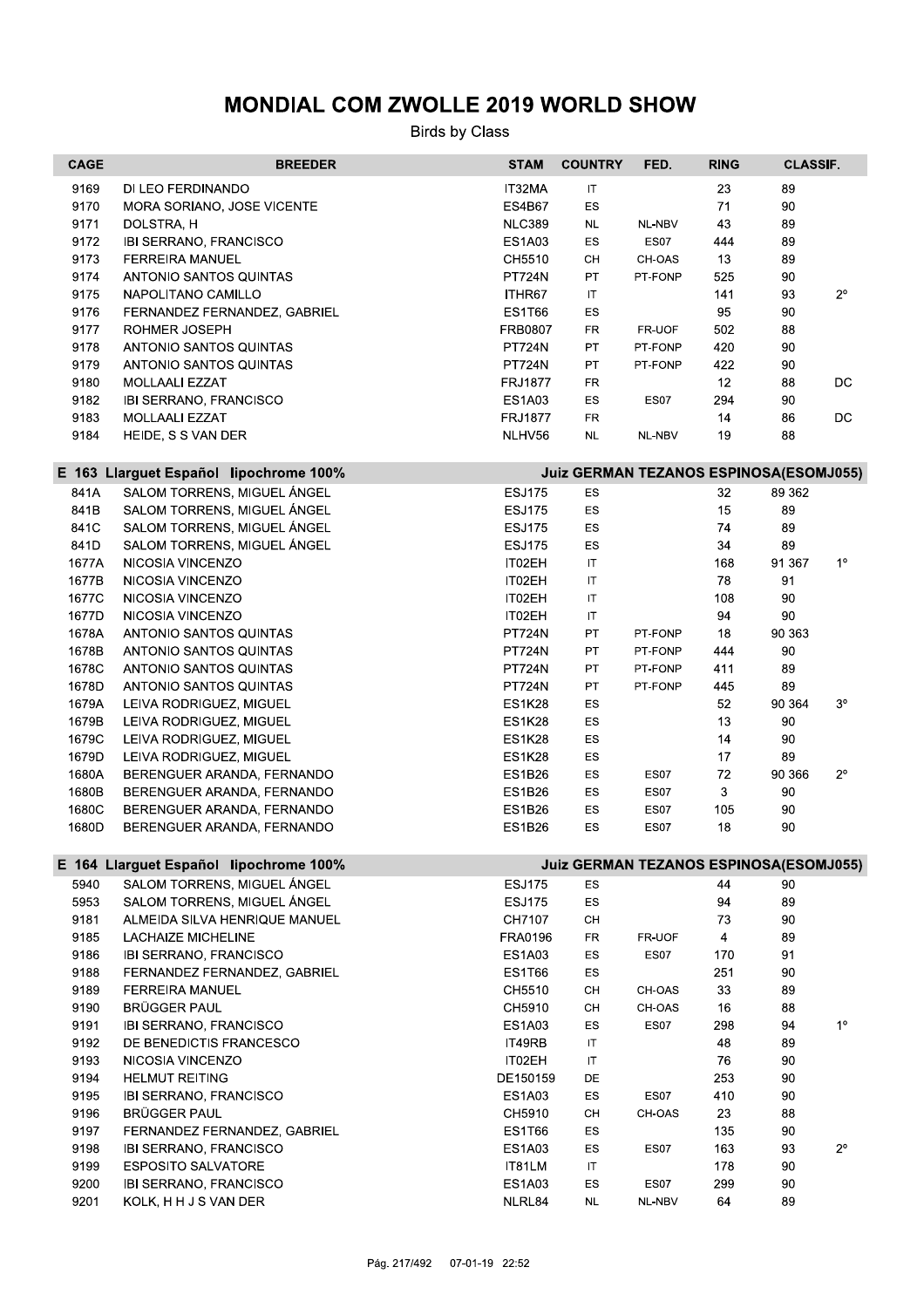| BELV008<br><b>ES1A03</b><br><b>ES1C22</b><br><b>ES1K28</b><br><b>NLOBJU</b><br><b>NLOBJU</b><br><b>NLOBJU</b><br><b>NLOBJU</b><br><b>PT724N</b><br><b>PT724N</b><br><b>PT724N</b><br><b>PT724N</b><br><b>ES1T66</b><br><b>ES1A03</b><br><b>ES1A03</b><br><b>ES4B67</b><br>ESAI10<br><b>NLC389</b><br><b>ES4H37</b><br>ESAI10<br>ESBC01<br>E 168 Llarguet Español lipochrome panaché (lipochrome supérieur à 50%) iz DIEGO JURADO FERNANDEZ(ESOMJ054)<br>CH7107<br><b>FRB0807</b><br>NL9GPQ<br><b>ES1A03</b> | BE<br>ES<br>ES<br>ES<br>Juiz GERMAN TEZANOS ESPINOSA(ESOMJ055)<br><b>NL</b><br><b>NL</b><br><b>NL</b><br><b>NL</b><br>PT<br>PT<br>PT<br>PT<br>Juiz GERMAN TEZANOS ESPINOSA(ESOMJ055)<br>ES<br>ES<br>ES<br>ES<br>ES<br><b>NL</b><br><b>ES</b><br>ES<br>ES | ES07<br>NL-NBV<br>NL-NBV<br>NL-NBV<br>NL-NBV<br>PT-FONP<br>PT-FONP<br>PT-FONP<br>PT-FONP<br>ES07<br>ES07<br>NL-NBV | 010<br>153<br>29<br>43<br>270<br>121<br>171<br>177<br>519<br>546<br>42<br>24<br>256<br>200<br>393<br>25<br>420<br>19<br>9<br>566<br>79 | 90<br>90<br>92<br>89<br>92 366<br>90<br>90<br>90<br>89 362<br>89<br>89<br>89<br>90<br>94<br>90<br>91<br>89<br>93<br>89<br>90<br>92 |                                              |
|-------------------------------------------------------------------------------------------------------------------------------------------------------------------------------------------------------------------------------------------------------------------------------------------------------------------------------------------------------------------------------------------------------------------------------------------------------------------------------------------------------------|----------------------------------------------------------------------------------------------------------------------------------------------------------------------------------------------------------------------------------------------------------|--------------------------------------------------------------------------------------------------------------------|----------------------------------------------------------------------------------------------------------------------------------------|------------------------------------------------------------------------------------------------------------------------------------|----------------------------------------------|
|                                                                                                                                                                                                                                                                                                                                                                                                                                                                                                             |                                                                                                                                                                                                                                                          |                                                                                                                    |                                                                                                                                        |                                                                                                                                    | 3 <sup>o</sup><br>$1^{\circ}$<br>$2^{\circ}$ |
|                                                                                                                                                                                                                                                                                                                                                                                                                                                                                                             |                                                                                                                                                                                                                                                          |                                                                                                                    |                                                                                                                                        |                                                                                                                                    |                                              |
|                                                                                                                                                                                                                                                                                                                                                                                                                                                                                                             |                                                                                                                                                                                                                                                          |                                                                                                                    |                                                                                                                                        |                                                                                                                                    |                                              |
|                                                                                                                                                                                                                                                                                                                                                                                                                                                                                                             |                                                                                                                                                                                                                                                          |                                                                                                                    |                                                                                                                                        |                                                                                                                                    |                                              |
|                                                                                                                                                                                                                                                                                                                                                                                                                                                                                                             |                                                                                                                                                                                                                                                          |                                                                                                                    |                                                                                                                                        |                                                                                                                                    |                                              |
|                                                                                                                                                                                                                                                                                                                                                                                                                                                                                                             |                                                                                                                                                                                                                                                          |                                                                                                                    |                                                                                                                                        |                                                                                                                                    |                                              |
|                                                                                                                                                                                                                                                                                                                                                                                                                                                                                                             |                                                                                                                                                                                                                                                          |                                                                                                                    |                                                                                                                                        |                                                                                                                                    |                                              |
|                                                                                                                                                                                                                                                                                                                                                                                                                                                                                                             |                                                                                                                                                                                                                                                          |                                                                                                                    |                                                                                                                                        |                                                                                                                                    |                                              |
|                                                                                                                                                                                                                                                                                                                                                                                                                                                                                                             |                                                                                                                                                                                                                                                          |                                                                                                                    |                                                                                                                                        |                                                                                                                                    |                                              |
|                                                                                                                                                                                                                                                                                                                                                                                                                                                                                                             |                                                                                                                                                                                                                                                          |                                                                                                                    |                                                                                                                                        |                                                                                                                                    |                                              |
|                                                                                                                                                                                                                                                                                                                                                                                                                                                                                                             |                                                                                                                                                                                                                                                          |                                                                                                                    |                                                                                                                                        |                                                                                                                                    |                                              |
|                                                                                                                                                                                                                                                                                                                                                                                                                                                                                                             |                                                                                                                                                                                                                                                          |                                                                                                                    |                                                                                                                                        |                                                                                                                                    |                                              |
|                                                                                                                                                                                                                                                                                                                                                                                                                                                                                                             |                                                                                                                                                                                                                                                          |                                                                                                                    |                                                                                                                                        |                                                                                                                                    |                                              |
|                                                                                                                                                                                                                                                                                                                                                                                                                                                                                                             |                                                                                                                                                                                                                                                          |                                                                                                                    |                                                                                                                                        |                                                                                                                                    | $1^{\circ}$<br>$2^{\circ}$                   |
|                                                                                                                                                                                                                                                                                                                                                                                                                                                                                                             |                                                                                                                                                                                                                                                          |                                                                                                                    |                                                                                                                                        |                                                                                                                                    |                                              |
|                                                                                                                                                                                                                                                                                                                                                                                                                                                                                                             |                                                                                                                                                                                                                                                          |                                                                                                                    |                                                                                                                                        |                                                                                                                                    |                                              |
|                                                                                                                                                                                                                                                                                                                                                                                                                                                                                                             |                                                                                                                                                                                                                                                          |                                                                                                                    |                                                                                                                                        |                                                                                                                                    |                                              |
|                                                                                                                                                                                                                                                                                                                                                                                                                                                                                                             |                                                                                                                                                                                                                                                          |                                                                                                                    |                                                                                                                                        |                                                                                                                                    |                                              |
|                                                                                                                                                                                                                                                                                                                                                                                                                                                                                                             |                                                                                                                                                                                                                                                          |                                                                                                                    |                                                                                                                                        |                                                                                                                                    |                                              |
|                                                                                                                                                                                                                                                                                                                                                                                                                                                                                                             |                                                                                                                                                                                                                                                          |                                                                                                                    |                                                                                                                                        |                                                                                                                                    |                                              |
|                                                                                                                                                                                                                                                                                                                                                                                                                                                                                                             |                                                                                                                                                                                                                                                          |                                                                                                                    |                                                                                                                                        |                                                                                                                                    |                                              |
|                                                                                                                                                                                                                                                                                                                                                                                                                                                                                                             |                                                                                                                                                                                                                                                          |                                                                                                                    |                                                                                                                                        |                                                                                                                                    | 3 <sup>o</sup>                               |
|                                                                                                                                                                                                                                                                                                                                                                                                                                                                                                             |                                                                                                                                                                                                                                                          |                                                                                                                    |                                                                                                                                        |                                                                                                                                    |                                              |
|                                                                                                                                                                                                                                                                                                                                                                                                                                                                                                             | CH                                                                                                                                                                                                                                                       |                                                                                                                    | 86                                                                                                                                     | 89                                                                                                                                 |                                              |
|                                                                                                                                                                                                                                                                                                                                                                                                                                                                                                             | <b>FR</b>                                                                                                                                                                                                                                                | FR-UOF                                                                                                             | 509                                                                                                                                    | 89                                                                                                                                 |                                              |
|                                                                                                                                                                                                                                                                                                                                                                                                                                                                                                             | <b>NL</b>                                                                                                                                                                                                                                                | NL-NBV                                                                                                             | 40                                                                                                                                     | 89                                                                                                                                 |                                              |
|                                                                                                                                                                                                                                                                                                                                                                                                                                                                                                             | ES                                                                                                                                                                                                                                                       | ES07                                                                                                               | 216                                                                                                                                    | 90                                                                                                                                 |                                              |
| <b>ES1A03</b>                                                                                                                                                                                                                                                                                                                                                                                                                                                                                               | ES                                                                                                                                                                                                                                                       | ES07                                                                                                               | 219                                                                                                                                    | 92                                                                                                                                 | $2^{\circ}$                                  |
| NL9GPQ                                                                                                                                                                                                                                                                                                                                                                                                                                                                                                      | <b>NL</b>                                                                                                                                                                                                                                                | NL-NBV                                                                                                             | 26                                                                                                                                     | 90                                                                                                                                 |                                              |
| <b>ES1A03</b>                                                                                                                                                                                                                                                                                                                                                                                                                                                                                               | ES                                                                                                                                                                                                                                                       | ES07                                                                                                               | 171                                                                                                                                    | 90                                                                                                                                 |                                              |
| FRE0610                                                                                                                                                                                                                                                                                                                                                                                                                                                                                                     | FR                                                                                                                                                                                                                                                       | FR-UOF                                                                                                             | $\mathbf{1}$                                                                                                                           | 89                                                                                                                                 |                                              |
| BEBH648                                                                                                                                                                                                                                                                                                                                                                                                                                                                                                     | BE                                                                                                                                                                                                                                                       |                                                                                                                    | 021                                                                                                                                    | 90                                                                                                                                 |                                              |
| NLRL84                                                                                                                                                                                                                                                                                                                                                                                                                                                                                                      | <b>NL</b>                                                                                                                                                                                                                                                | NL-NBV                                                                                                             | 60                                                                                                                                     | 88                                                                                                                                 |                                              |
| <b>ES1A03</b>                                                                                                                                                                                                                                                                                                                                                                                                                                                                                               | ES                                                                                                                                                                                                                                                       | ES07                                                                                                               | 269                                                                                                                                    | 90                                                                                                                                 |                                              |
| FRA0196                                                                                                                                                                                                                                                                                                                                                                                                                                                                                                     | FR                                                                                                                                                                                                                                                       | FR-UOF                                                                                                             | 16                                                                                                                                     | 90                                                                                                                                 |                                              |
| <b>ES1T66</b>                                                                                                                                                                                                                                                                                                                                                                                                                                                                                               | ES                                                                                                                                                                                                                                                       |                                                                                                                    | 114                                                                                                                                    | 90                                                                                                                                 |                                              |
| IT81LM                                                                                                                                                                                                                                                                                                                                                                                                                                                                                                      | IT                                                                                                                                                                                                                                                       |                                                                                                                    | 95                                                                                                                                     | 90                                                                                                                                 |                                              |
| ES6V17                                                                                                                                                                                                                                                                                                                                                                                                                                                                                                      | ES                                                                                                                                                                                                                                                       |                                                                                                                    | 68                                                                                                                                     | 91                                                                                                                                 | 3 <sup>o</sup>                               |
| CH5910                                                                                                                                                                                                                                                                                                                                                                                                                                                                                                      | CH                                                                                                                                                                                                                                                       | CH-OAS                                                                                                             | 12                                                                                                                                     | 89                                                                                                                                 |                                              |
| <b>ES1A03</b>                                                                                                                                                                                                                                                                                                                                                                                                                                                                                               | ES                                                                                                                                                                                                                                                       | ES07                                                                                                               | 300                                                                                                                                    | 90                                                                                                                                 |                                              |
| CH5510                                                                                                                                                                                                                                                                                                                                                                                                                                                                                                      | CH                                                                                                                                                                                                                                                       | CH-OAS                                                                                                             | 39                                                                                                                                     | 89                                                                                                                                 |                                              |
| <b>ES1T66</b>                                                                                                                                                                                                                                                                                                                                                                                                                                                                                               | ES                                                                                                                                                                                                                                                       |                                                                                                                    | 214                                                                                                                                    | 89                                                                                                                                 |                                              |
| ES1A03                                                                                                                                                                                                                                                                                                                                                                                                                                                                                                      | ES                                                                                                                                                                                                                                                       | ES07                                                                                                               | 429                                                                                                                                    | 90                                                                                                                                 |                                              |
| NL9PSR                                                                                                                                                                                                                                                                                                                                                                                                                                                                                                      | <b>NL</b>                                                                                                                                                                                                                                                | NL-NBV                                                                                                             | 109                                                                                                                                    | 89                                                                                                                                 |                                              |
| <b>PT724N</b>                                                                                                                                                                                                                                                                                                                                                                                                                                                                                               | PT                                                                                                                                                                                                                                                       | PT-FONP                                                                                                            | 409                                                                                                                                    | 88                                                                                                                                 |                                              |
| <b>ES1B26</b>                                                                                                                                                                                                                                                                                                                                                                                                                                                                                               | ES                                                                                                                                                                                                                                                       | ES07                                                                                                               | 91                                                                                                                                     |                                                                                                                                    |                                              |
| FRA0196                                                                                                                                                                                                                                                                                                                                                                                                                                                                                                     | FR                                                                                                                                                                                                                                                       | FR-UOF                                                                                                             | 20                                                                                                                                     | 89                                                                                                                                 |                                              |
|                                                                                                                                                                                                                                                                                                                                                                                                                                                                                                             | <b>NL</b>                                                                                                                                                                                                                                                | NL-NBV                                                                                                             |                                                                                                                                        |                                                                                                                                    |                                              |
| ES4B67                                                                                                                                                                                                                                                                                                                                                                                                                                                                                                      | ES                                                                                                                                                                                                                                                       |                                                                                                                    |                                                                                                                                        |                                                                                                                                    | $1^{\circ}$                                  |
|                                                                                                                                                                                                                                                                                                                                                                                                                                                                                                             |                                                                                                                                                                                                                                                          |                                                                                                                    |                                                                                                                                        |                                                                                                                                    |                                              |
|                                                                                                                                                                                                                                                                                                                                                                                                                                                                                                             |                                                                                                                                                                                                                                                          |                                                                                                                    |                                                                                                                                        |                                                                                                                                    |                                              |
|                                                                                                                                                                                                                                                                                                                                                                                                                                                                                                             |                                                                                                                                                                                                                                                          |                                                                                                                    |                                                                                                                                        |                                                                                                                                    |                                              |
| <b>ES4B67</b>                                                                                                                                                                                                                                                                                                                                                                                                                                                                                               | ES                                                                                                                                                                                                                                                       |                                                                                                                    | 4                                                                                                                                      | 90                                                                                                                                 |                                              |
|                                                                                                                                                                                                                                                                                                                                                                                                                                                                                                             | NL9RNT<br><b>ES1K28</b><br><b>PT724N</b><br><b>ESV290</b><br><b>NLC389</b>                                                                                                                                                                               | ES<br>PT<br>ES<br><b>NL</b>                                                                                        | PT-FONP<br>NL-NBV                                                                                                                      | 35<br>49<br>8<br>473<br>95<br>98                                                                                                   | 90<br>90<br>93<br>90<br>89<br>89<br>90       |